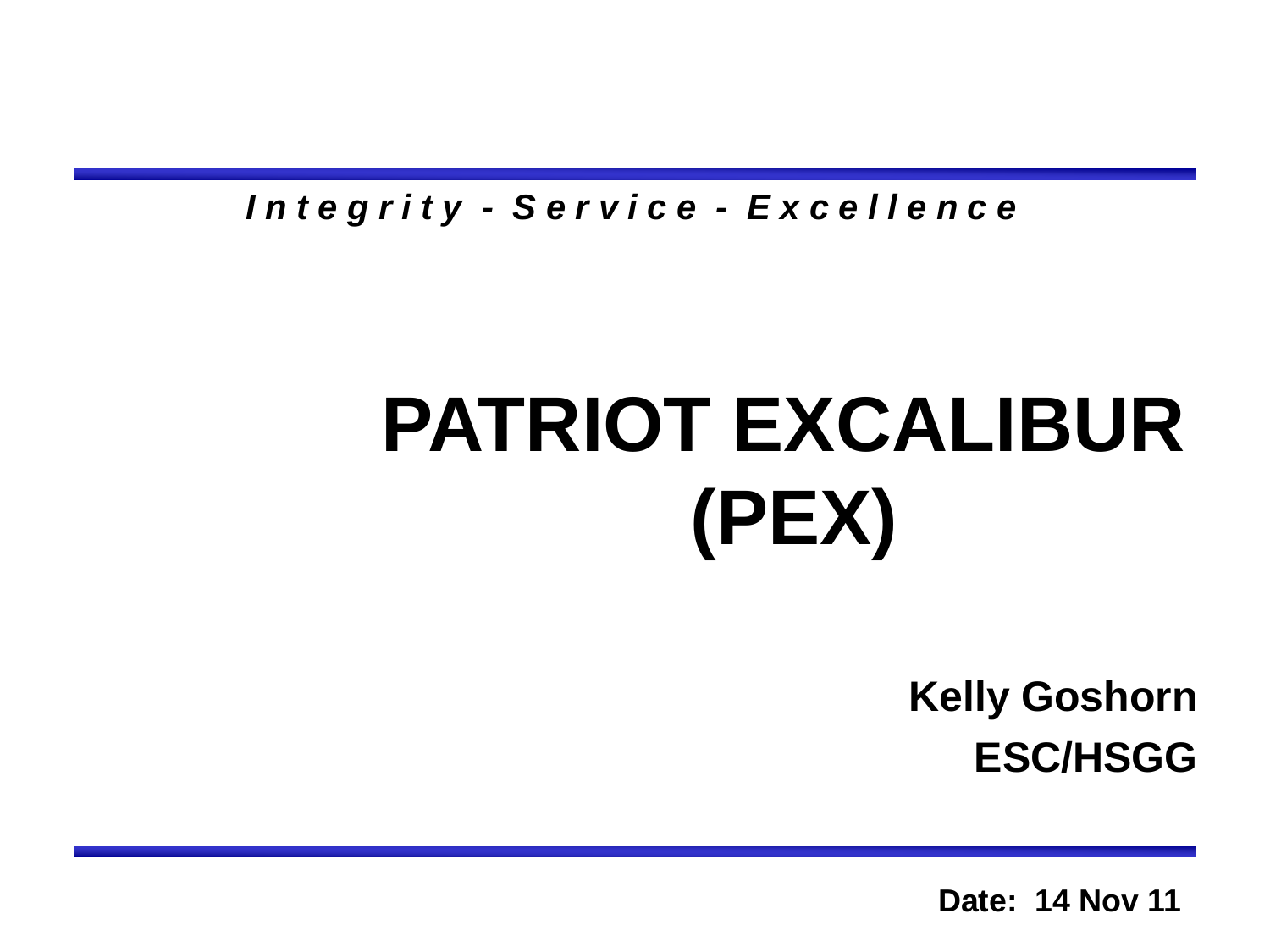

## **OUTLINE**



**The purpose of this panel is to share PM experiences executing Agile development in DoD – to "help others to do it"**

- **Why did PEX go Agile?**
- **External Customers: Manage Stakeholder Expectations**
- **Contract**
- **Changing Practices**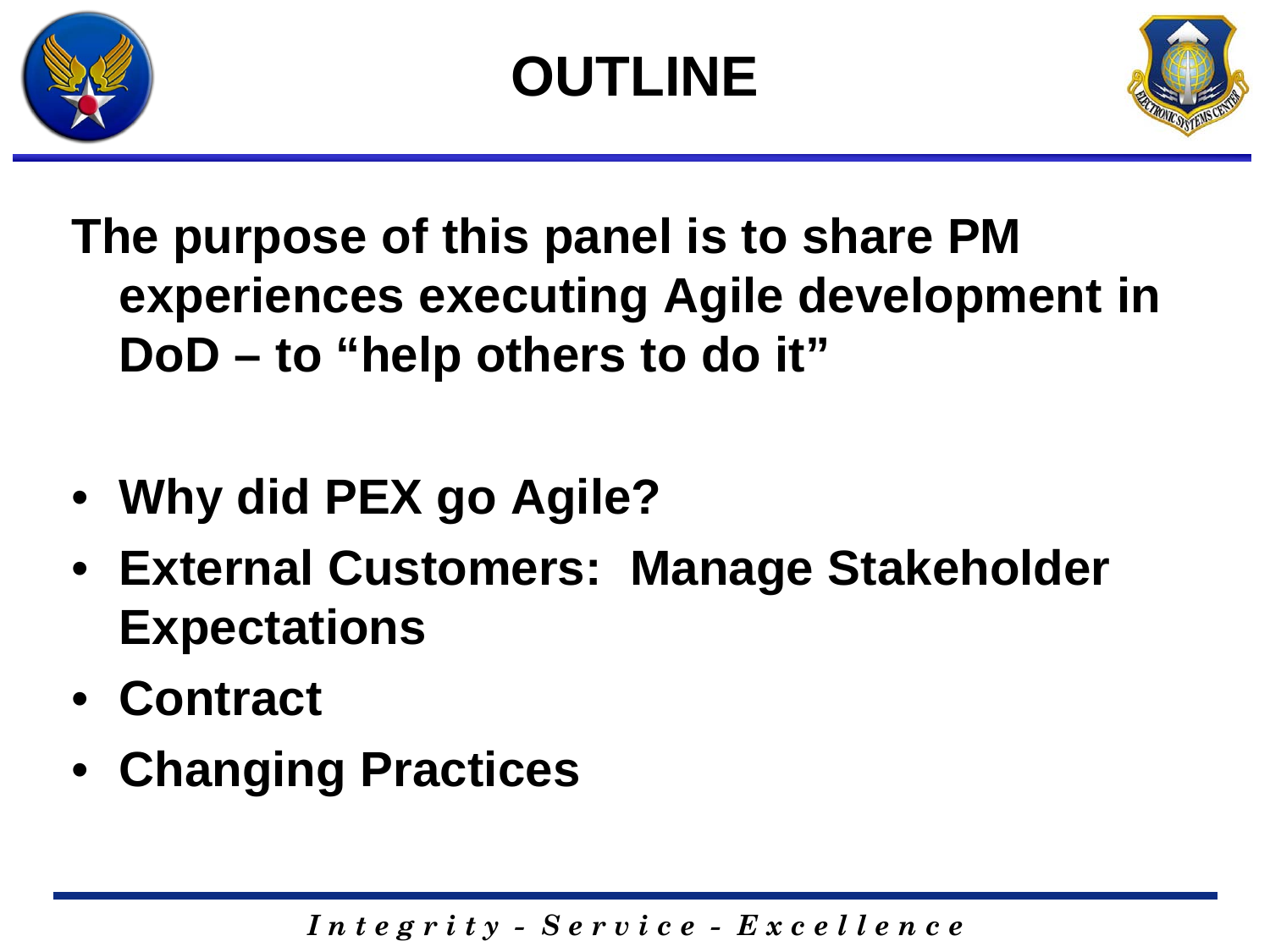



## • **2003**

- **Traditional waterfall: documentation nightmare**
- **Fielded our first version, came up short**
- **Late in delivery**
- **Funding at risk**
- **We had to do something different, or die**

## **Message: Crisis facilitates change, encourages "risky" moves**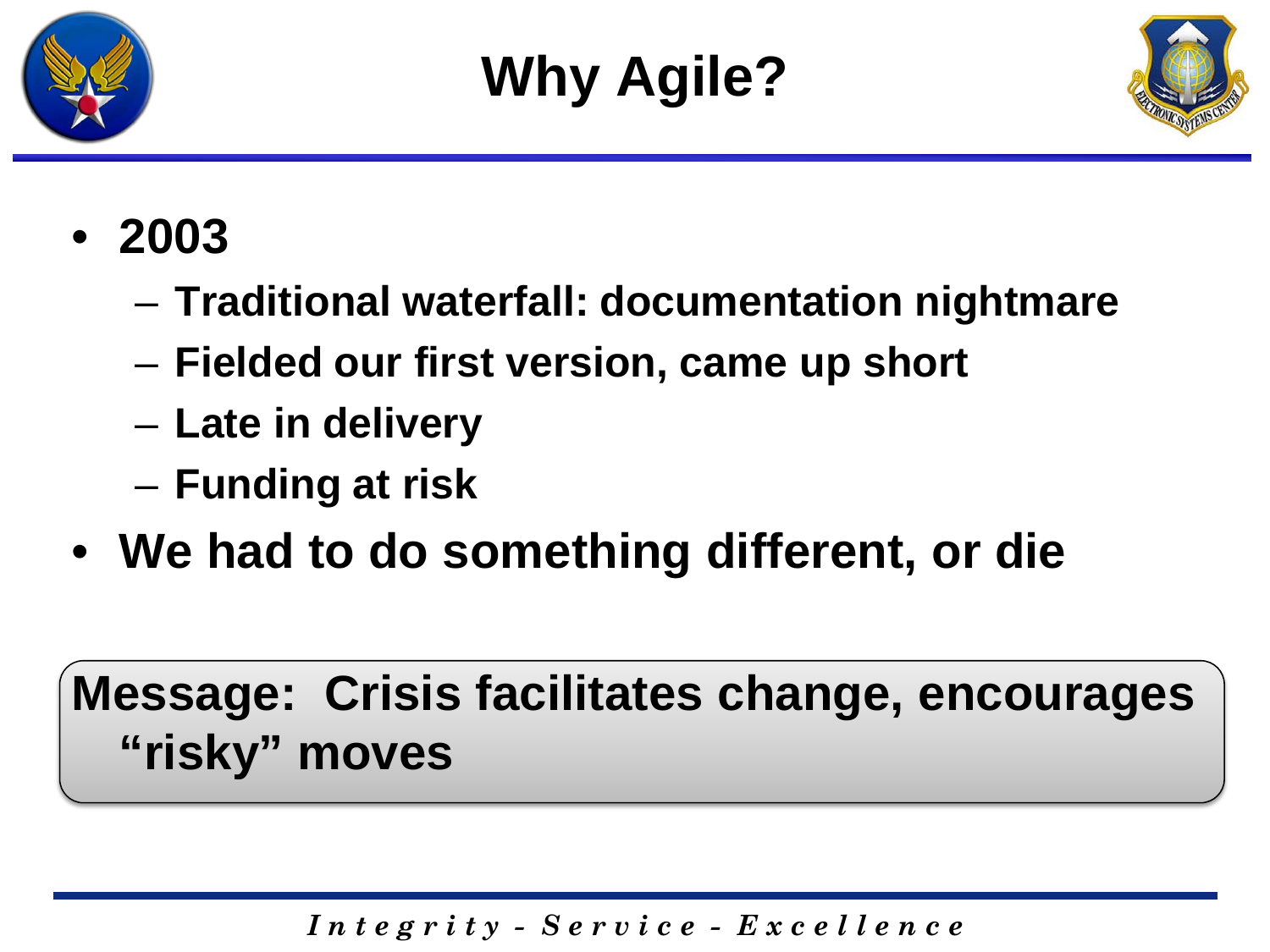



- **Main focus of PM's energy**
- **Stakeholders include the users: meet the warfighter's needs**
- **Involve them:**
	- **Membership on the team--SMEs**
	- **In defining the requirements**
	- **Establishing priorities**
	- **PUC**
	- **Working Groups**
	- **PMR**

**Message: People support that which they help to create**

*I n t e g r i t y - S e r v i c e - E x c e l l e n c e*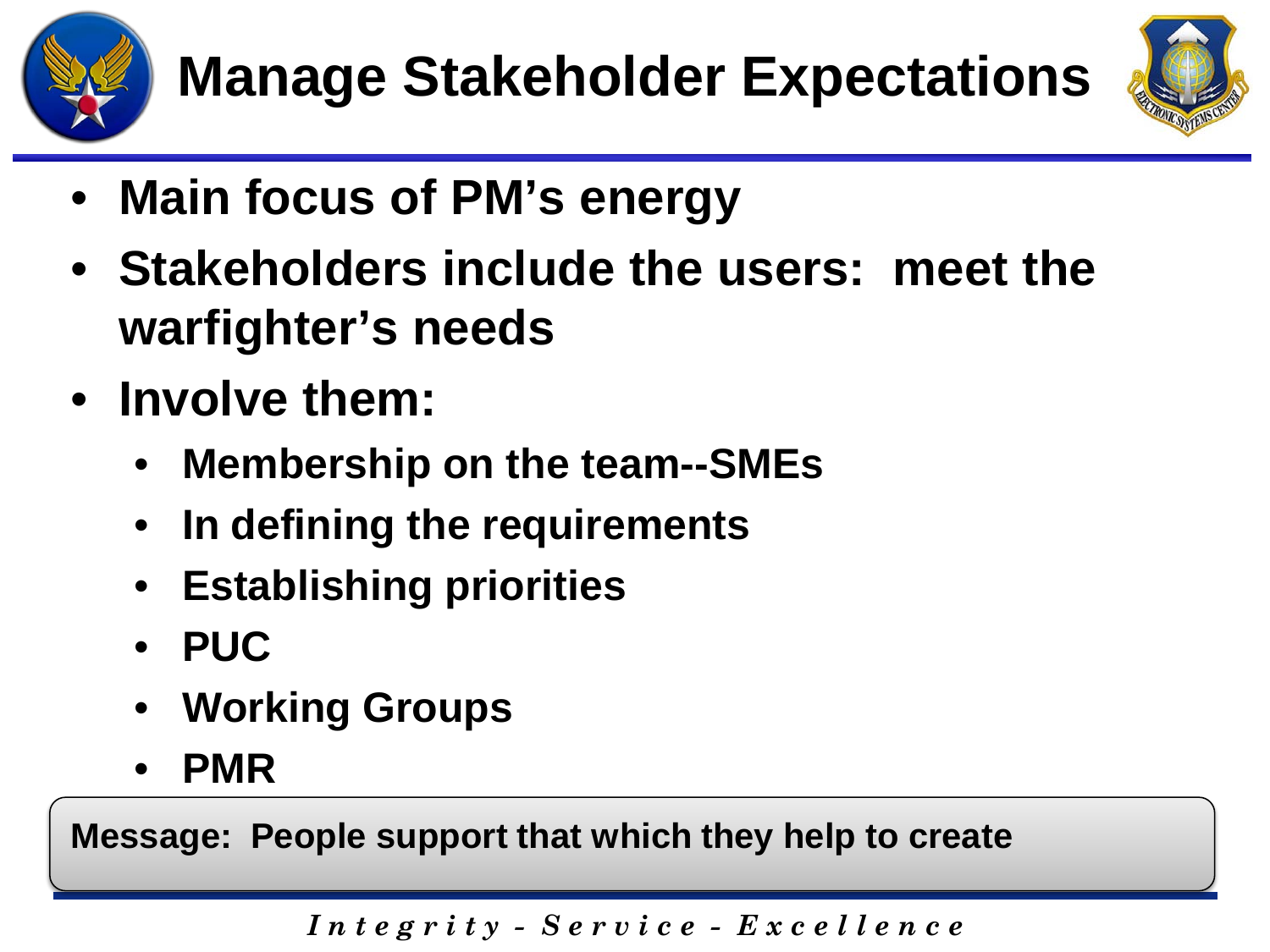



- **Manage the Program, not the Contract**
- **Contract is Cost Plus Award Fee, Software Engineering Support (4 different contracts)**
	- **If you specify a function in a contract, that's what you get**

**(whether you need it or not)**

• **Requires a solid process to add detail to the "Big R"**

**Message: You are not going to establish the collaborative relationship with your contractor required to deliver the goods by locking requirements delivery into a contract**

*I n t e g r i t y - S e r v i c e - E x c e l l e n c e*